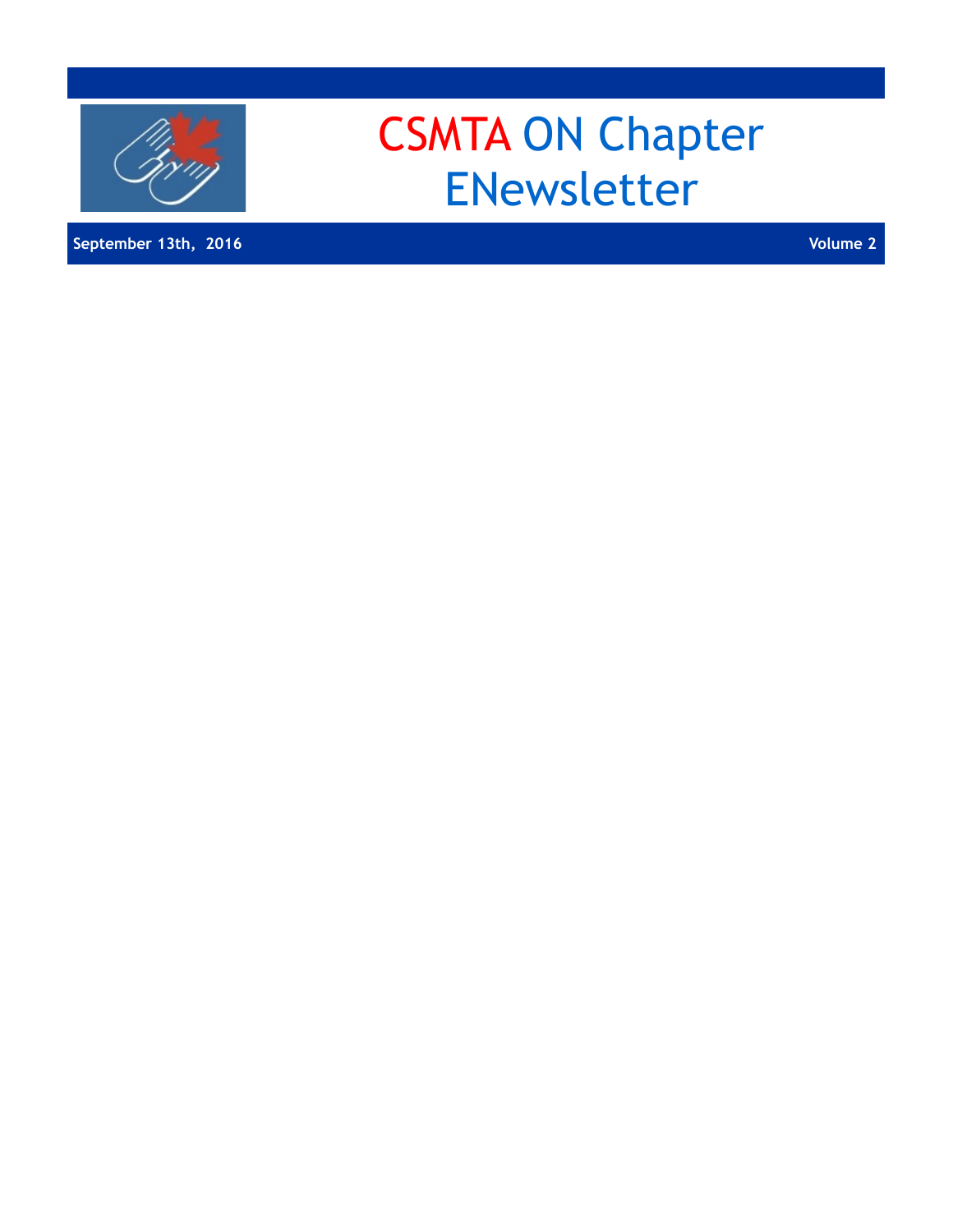#### In This Issue

• Conference & AGM Info

• Highlight a member • Events

**FUTURE Events CSMTA National Conference/ Annual General Meeting October 21-23rd 2016**

### **PAST Events**

**SWATCH FIVB World Tour Finals**  Volleyball Rio Athletes Toronto, ON **Sept.12th-18th 2016** 

**Epic Tour** Cycling Event Milton, On **Sept.11th 2016** 

**2016 Rio Olympics**

**Multisport August 3rd-21st**

**Rugby Baseline Testing** Vaughan, ON **July 10th 2016**

#### **Upcoming Courses**

**To be announced; after conference &AGM**

#### **Contact Us**

 <http://www.csmta.ca> [Ontariocsmta@gmail.c](http://www.adatum.com) om

# **2016 CSMTA National Conference/AGM**

This fall, the Ontario Chapter will be hosting the National CSMTA Conference! We are thrilled to have all provinces coming together to bring you an educational weekend! Within the conference weekend there will also be a social gathering in downtown Toronto.

If you have not signed up for this memorable conference, here is the link[:www.csmtaontario.org/on-line-registration](http://www.csmtaontario.org/on-line-registration)

At the AGM, you will have the chance to ask any questions or concerns involving the council and or the association. If you are interested in becoming involved in the association please email Maxine at **[ontariocsmta@gmail.com.](mailto:ontariocsmta@gmail.com)**



# **Member Highlight:** Nino Sonsini

#### **1.What sport did you work**

Olympics: Mens & Woman's Wrestling- Olympic Park Para-Olympics: Polyclinic - Athletes Village

# **2.What would be a typical day as a therapist in Rio?**

A typical day as a therapist at the Rio Olympics would began at 4:30am. Nino, would join the rest of the team for breakfast, catch the bus and arrive at the venue to start shift at 6:30am. His shift was 6:30am to 3pm. The athletes would flood in with all different types of conditions and he found the team of health care professionals worked tremendously together. They took an hour lunch break together and debriefed at the end of the day. In the the evening after freshening up, the team would meet up and go out for dinner and drinks.

#### **3.What was the food like?**

"The food was far from limited for the volunteers,EMS,military and police" says Nino. Daily buffets of assorted meats, fish,vegetables,rice,pastas,McDonald sandwiches and desserts.